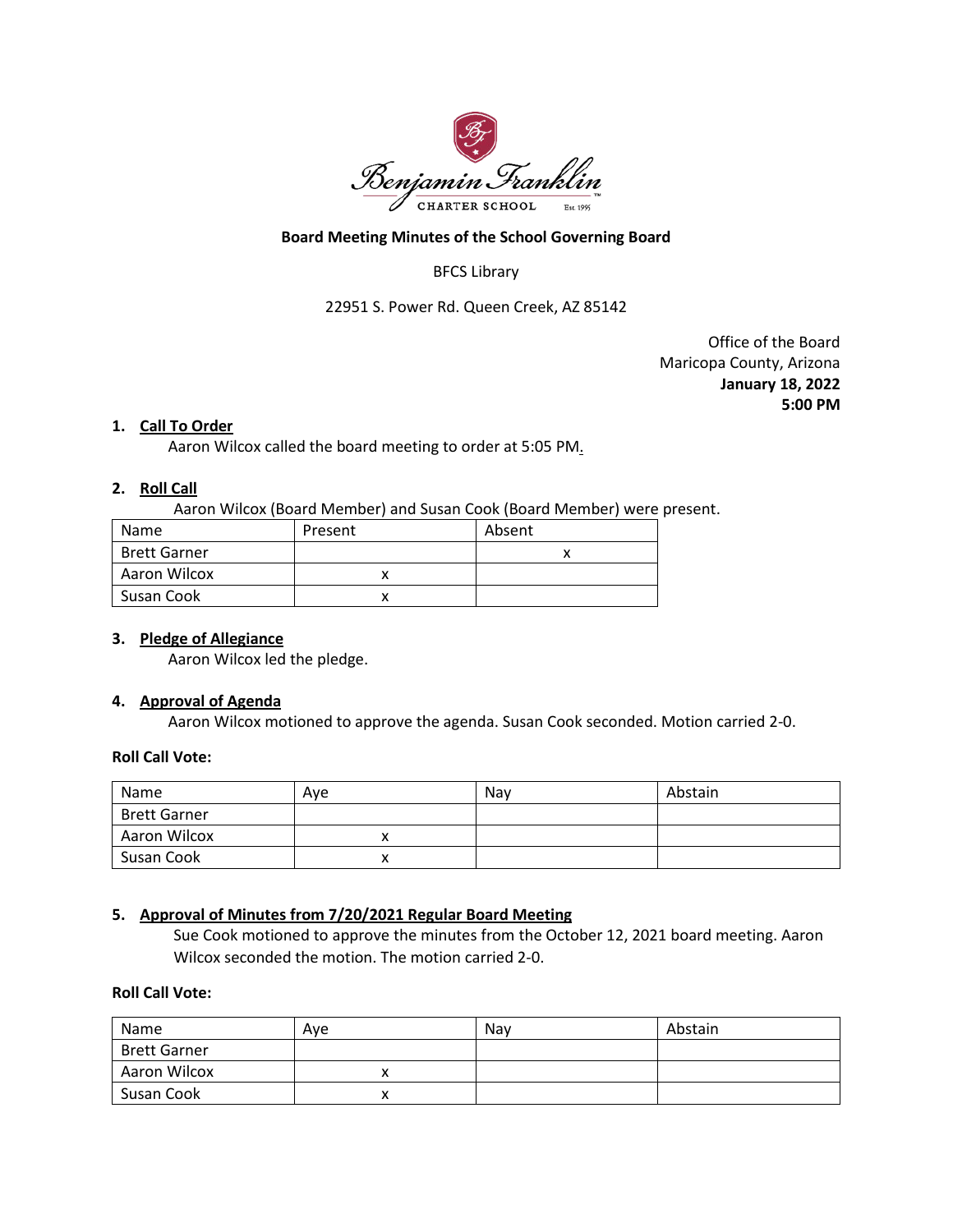# **6. Call to Public**

Three public guests were present. One guest addressed the Board relationship building at the high school and recommended incentives for teachers who sub during their prep period.

# **7. Review the Results of 2021 Fall Parent and Employee Survey**

Marketing Director Jennifer Granillo provided a presentation of survey results. Discussion item only – no action was needed.

# **8. Approve Revisions to the 2022-2023 Academic Calendar**

A presentation of a revised 2022/2033 calendar was provided by Executive Director Bill Bressler. The revisions removed November 21-23, 2022, as days of instruction. Aaron Wilcox motioned to approve the revisions to the 2022/2023 academic calendar. Sue Cook seconded the motion. The motion carried 2-0.

### **Roll Call Vote:**

| Name                | Ave | Nav | Abstain |
|---------------------|-----|-----|---------|
| <b>Brett Garner</b> |     |     |         |
| Aaron Wilcox        |     |     |         |
| Susan Cook          |     |     |         |

# **9. Approve change to the BFHS Cell Phone Policy**

BFHS Assistant Principal John Allen presented an amendment to the high school rules to allow students to use their cell phones outside after their last class period of the day. The change would also allow students to use their cell phones indoors after 7<sup>th</sup> period. Aaron Wilcox Wilcox motioned to approve the revisions to the 2022/2023 academic calendar. Sue Cook seconded the motion. The motion carried 2-0.

**Roll Call Vote:**

| Name                | Ave | Nav | Abstain |
|---------------------|-----|-----|---------|
| <b>Brett Garner</b> |     |     |         |
| Aaron Wilcox        |     |     |         |
| Susan Cook          |     |     |         |

### **10. Accept the BFCS's 2021 Annual Financial Audit and Legal Compliance**

The 2021 Annual Financial Audit and Legal Compliance Questionnaire presentation were provided by the Director of Finance Kevin Smith and CFO Chris Brooks. Aaron Wilcox motioned to approve the 2021 Annual Financial Audit and Legal Compliance Questionnaire AFR. Sue Cooks seconded the motion. The motion carried 2-0.

**Roll Call Vote:**

| Name                | Ave | Nav | Abstain |
|---------------------|-----|-----|---------|
| <b>Brett Garner</b> |     |     |         |
| Aaron Wilcox        |     |     |         |
| Susan Cook          |     |     |         |